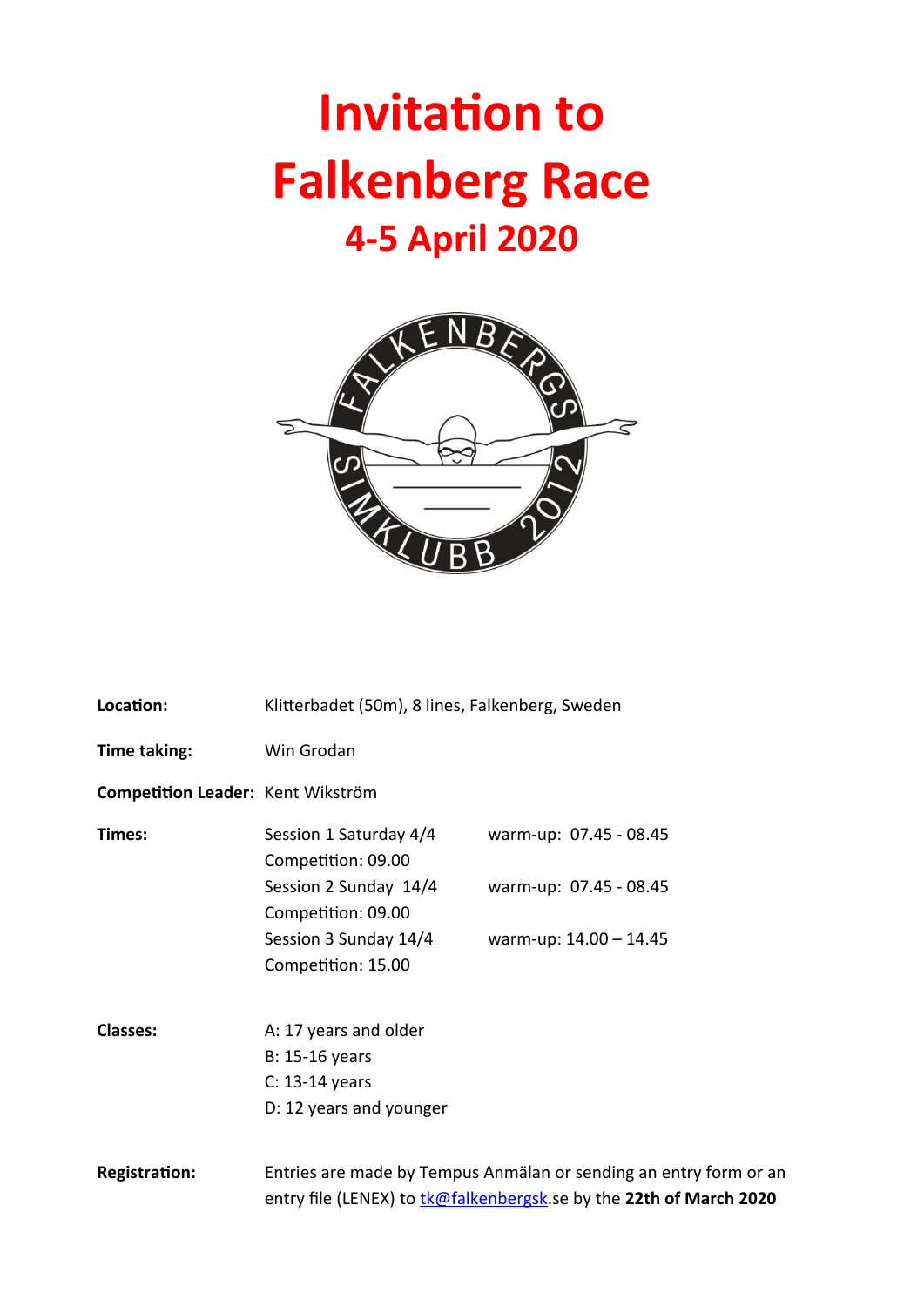| Fee:                     | 70 SEK for each individual entry; 80 SEK for teams                                                                                                                                                                                                                                                                                          |  |
|--------------------------|---------------------------------------------------------------------------------------------------------------------------------------------------------------------------------------------------------------------------------------------------------------------------------------------------------------------------------------------|--|
| Late entries:            | Late entries can be done but we cannot give guaranty for starts                                                                                                                                                                                                                                                                             |  |
| <b>Cancellation:</b>     | Cancellations for session 1 to tk@falkenbergsk.se latest Friday the<br>3th April 12.00 o'clock<br>From sessions 2-3, omissions will occur immediately before the<br>previous session has been completed.<br>Deletions are made overall through SYNC.<br>No attendance will be charged at a rate of 100 kronor per empty lane<br>on the day. |  |
| <b>Prizes:</b>           | Medals will be awarded to the top 3 in each age group and<br>appropriate event.<br>In Para-events FINA points will be awarded.                                                                                                                                                                                                              |  |
| <b>Best performance:</b> | Each overall winning class will be awarded 500 kronor to the best<br>male or female in their age group, based on his or her 4 best event<br>using the FINA points system.                                                                                                                                                                   |  |
| Lunch:                   | Lunch can be booked by email to kansli@falkenbergsk.se before 25th<br>march please do not forget to include billing details. More<br>information can be found on our homepage www.falkenbergsk.se                                                                                                                                           |  |
| Lodging:                 | For those wishing to stay in Falkenberg for the duration of the<br>tournament Falkenbergs Sk is offering a package deal in a communal<br>school and hotel/camping lodging.<br>We are also recommending local hotel and camping grounds on our                                                                                               |  |

## **Para swimming**

| <b>Classes:</b>      | $S1 - S14$ according to IPCs rules.                                 |  |  |  |
|----------------------|---------------------------------------------------------------------|--|--|--|
|                      | Swimmers born in 2002 and later can participate in youth classes.   |  |  |  |
|                      | These are:                                                          |  |  |  |
|                      | Class K1 = S9-10, S11-S13 and S14                                   |  |  |  |
|                      | Class $K2 = S6-S8$                                                  |  |  |  |
|                      | Class $K3 = S1 - S5$ .                                              |  |  |  |
|                      | Also available is Class K4 for swimmers with a neuropsychiatric     |  |  |  |
|                      | disability.                                                         |  |  |  |
|                      | License is required in order to obtain IPC records.                 |  |  |  |
| <b>Registration:</b> | Sends to tk@falkenbergsk.se by the 22th of March 2020               |  |  |  |
|                      | You will find an excel document on our homepage and in file archive |  |  |  |
|                      | on Livetiming                                                       |  |  |  |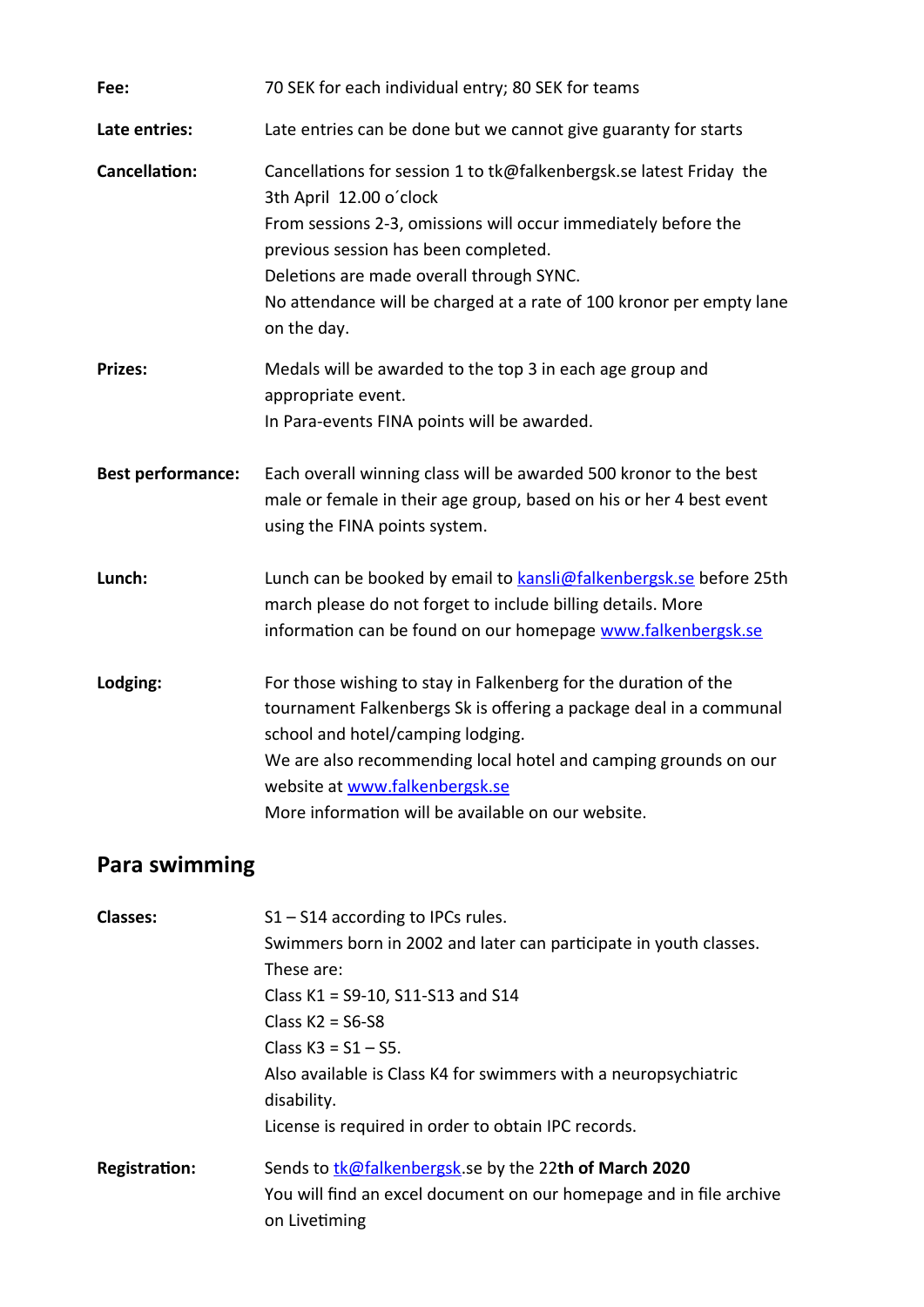| Seeding:            | All classes will be seeded together. The results will be available per<br>event and K-classes. |  |
|---------------------|------------------------------------------------------------------------------------------------|--|
| <b>Rules:</b>       | The competition will be held in accordance with IPCs and FINAs rules                           |  |
| <b>Results:</b>     | All results will be available to view at the competition venue.                                |  |
| <b>Publication:</b> | On www.falkenbergsk.se                                                                         |  |
| Information:        | Tore Holmefalk, 0708-960 666, tk@falkenbergsk.se                                               |  |
| Para-swimming:      | Ulrike Feldhusen, 0704-079 666, kansli@falkenbergsk.se                                         |  |

**The competition can also be followed on http://www.livetiming.se**